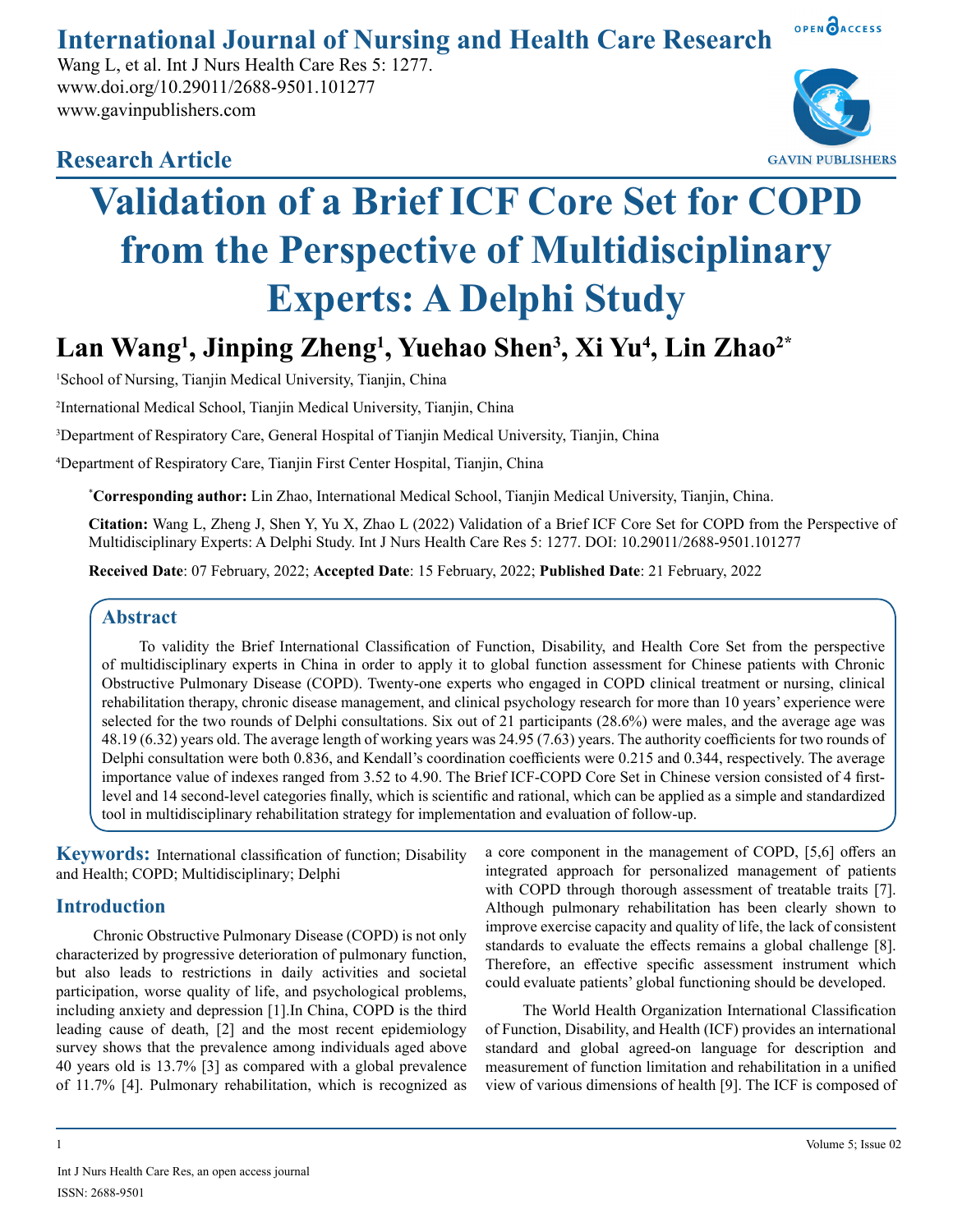two parts, with Functioning & Disability and Contextual factors. Functioning & Disability covers Body functions (b), Body structure (s), and Activities and participation (d). Contextual factors consist of environment factors (e), which encompasses physical, social, and attitudinal categories, and personal factors that include gender, age, educational level, and so on. Personal factors with various categories are not included in the current ICF version. Body function and structure domains describe the impairment of anatomical and physiological function of different body systems [10]. The activity and participation domain refers to the limitation or difficulty an individual experiences to perform a particular task in a certain environment and restrictions to participate in life situation and interact with society. The contextual factors involving environmental and personal factors are linked to the first three domains [11].

Rehabilitation intervention for patients with COPD should be conducted according to ICF framework in order to improve communication among all individuals who could be involved in the development of a multidisciplinary rehabilitation strategy, such as patients, families, health professionals, researchers, and policy-makers. To facilitate the implementation of the ICF into clinical application in rehabilitation of patients with COPD, ICF Core Sets for obstructive pulmonary disease containing COPD and asthma have been developed, and two types of comprehensive and brief core set are involved [12]. The brief core set is composed by minimum data to be used in clinical practice [13]. The ICF-OPD Core Set was developed from COPD and asthma which differed with age, risk factors, disease trajectory, and treatment strategy [10]. Therefore, usage of the ICF-OPD Core Set for patients with COPD is not feasible, which contributed to the development of a specific ICF-COPD Core Set to guide health professionals to provide rehabilitation intervention. Huang only applied the Brief ICF-OPD Core Set in Chinese patients with COPD to test its validation directly, and the results showed that one category was not confirmed, while the other eight categories were not considered in the Brief ICF-OPD Core Set. However, lack of perspectives in Brief ICF-OPD Core Set from health professionals can lead to difficulty implementing it in clinical practice [14]. Therefore, the objective of this study was to validate the brief ICF-COPD Core Set from the perspective of multidisciplinary experts in China in order to apply it to global function assessment for Chinese patients with COPD.

#### **Material and Methods**

#### **Construct ICF Categories**

To construct a preliminary category system for the Delphi questionnaire, we applied brief ICF-OPD Core Sets, which include four first-level categories and 14 second-level categories. There are four second-level categories in the body function component: respiration function (b440), additional respiratory function (b450),

Int J Nurs Health Care Res, an open access journal ISSN: 2688-9501

exercise tolerance functions (b455), and sensations associated with cardiovascular and respiratory function (b460). Two secondlevel categories consist of structure of cardiovascular system (s410), and structure of respiratory system (s430) in the body structure component. Four second-level categories involving carrying out daily routine (d230), walking (d450), moving around (d455), and doing housework (d640) are included in the activity and participation component. The environmental component consists of products and substances for personal consumption (e110), products and technology for personal use in daily living (e115), climate (e225), and air quality (e260). After this process, a preliminary Delphi questionnaire was completed. The flowchart of the study process is shown (Figure 1). The study protocol was approved by the local ethics committee of Tianjin Medical University, China. The structure of this paper was assessed by SQUIRE reporting guidelines [15].



**Figure 1:** The flowchart of the study process.

#### **Selection of Delphi Experts**

Twenty-one experts were selected for the Delphi consultations. The selection criteria were as follows: professional level and engaged in COPD clinical treatment or nursing, clinical rehabilitation treatment, chronic disease management and clinical psychology research for more than 10 years' experience, and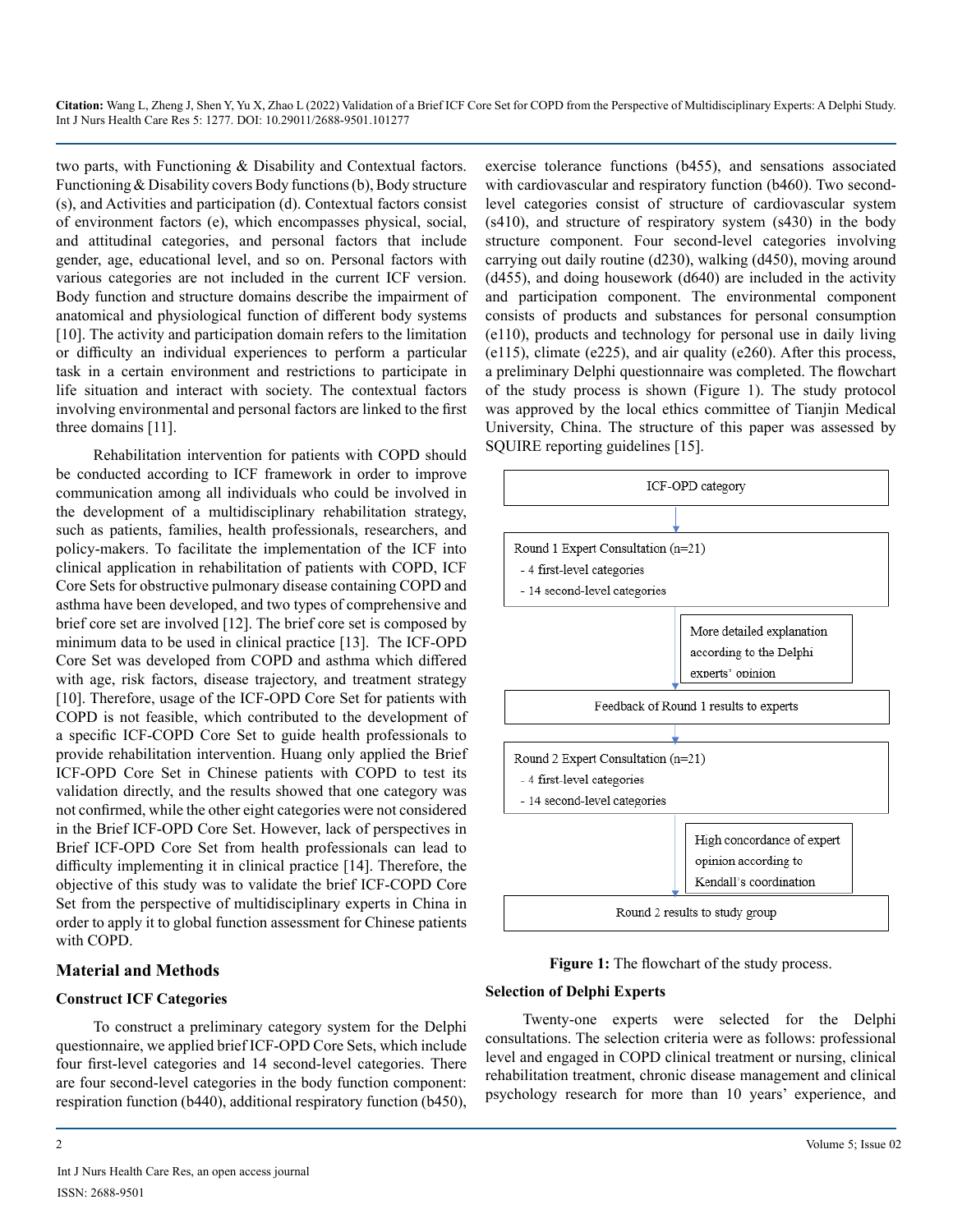| No.<br>expert  | Gender | Age | <b>Institution</b>                                                                                          | <b>Title</b>                 | <b>Field of expertise</b>                                                          |  |
|----------------|--------|-----|-------------------------------------------------------------------------------------------------------------|------------------------------|------------------------------------------------------------------------------------|--|
| 1              | Female | 51  | China-Japan Friendship Hospital, Beijing,<br>China.                                                         | Professor<br>Chief physician | Clinical treatment and rehabilitation<br>of COPD                                   |  |
| 2              | Female | 55  | Tianjin Comprehensive Hospital, Tianjin, China                                                              | Professor<br>Chief physician | Cardiopulmonary rehabilitation of<br>COPD                                          |  |
| 3              | Female | 46  | Tianjin Comprehensive Hospital, Tianjin, China                                                              | Associate Chief<br>physician | Clinical treatment and rehabilitation<br>of COPD                                   |  |
| $\overline{4}$ | Female | 56  | Tianjin Comprehensive Hospital, Tianjin, China                                                              | Chief nurse                  | Clinical nursing and rehabilitation of<br><b>COPD</b>                              |  |
| 5              | Female | 49  | Tianjin First Center Hospital, Tianjin, China                                                               | Chief physician              | Clinical treatment and rehabilitation<br>of COPD                                   |  |
| 6              | Female | 49  | Tianjin Comprehensive Hospital, Tianjin, China                                                              | Professor<br>Chief physician | Clinical treatment and rehabilitation<br>of COPD                                   |  |
| $\tau$         | Female | 47  | Tianjin First Center Hospital, Tianjin, China.                                                              | Associate Chief nurse        | Clinical nursing and rehabilitation of<br><b>COPD</b>                              |  |
| 8              | Female | 50  | Tianjin First Center Hospital, Tianjin, China.                                                              | Chief physician              | Clinical treatment and rehabilitation<br>of COPD                                   |  |
| 9              | Female | 50  | Tianjin First Center Hospital, Tianjin, China.                                                              | Chief physician              | Clinical treatment and rehabilitation<br>of COPD                                   |  |
| 10             | Male   | 37  | The Second Affiliated Hospital of Tianjin<br>University of Traditional Chinese Medicine,<br>Tianjin, China. | Associate Chief<br>physician | Traditional Chinese medicine<br>treatment and rehabilitation of COPD               |  |
| 11             | Female | 53  | The Second Affiliated Hospital of Tianjin<br>University of Traditional Chinese Medicine,<br>Tianjin, China. | Chief physician              |                                                                                    |  |
| 12             | Female | 46  | The Third Hospital of Peking University,<br>Beijing, China.                                                 | Professor<br>Chief physician | Clinical treatment and rehabilitation<br>of COPD                                   |  |
| 13             | Male   | 45  | Tianjin Nankai Hospital, Tianjin, China.                                                                    | Associate Chief<br>physician | Integrated Chinese and western<br>medicine treatment and rehabilitation<br>of COPD |  |
| 14             | Female | 36  | Tianjin Medical University, Tianjin, China.                                                                 | Associate professor          | Rehabilitation and management of<br><b>COPD</b>                                    |  |

consent to participate in the study. The characteristics of the experts are summarized in Additional File 1.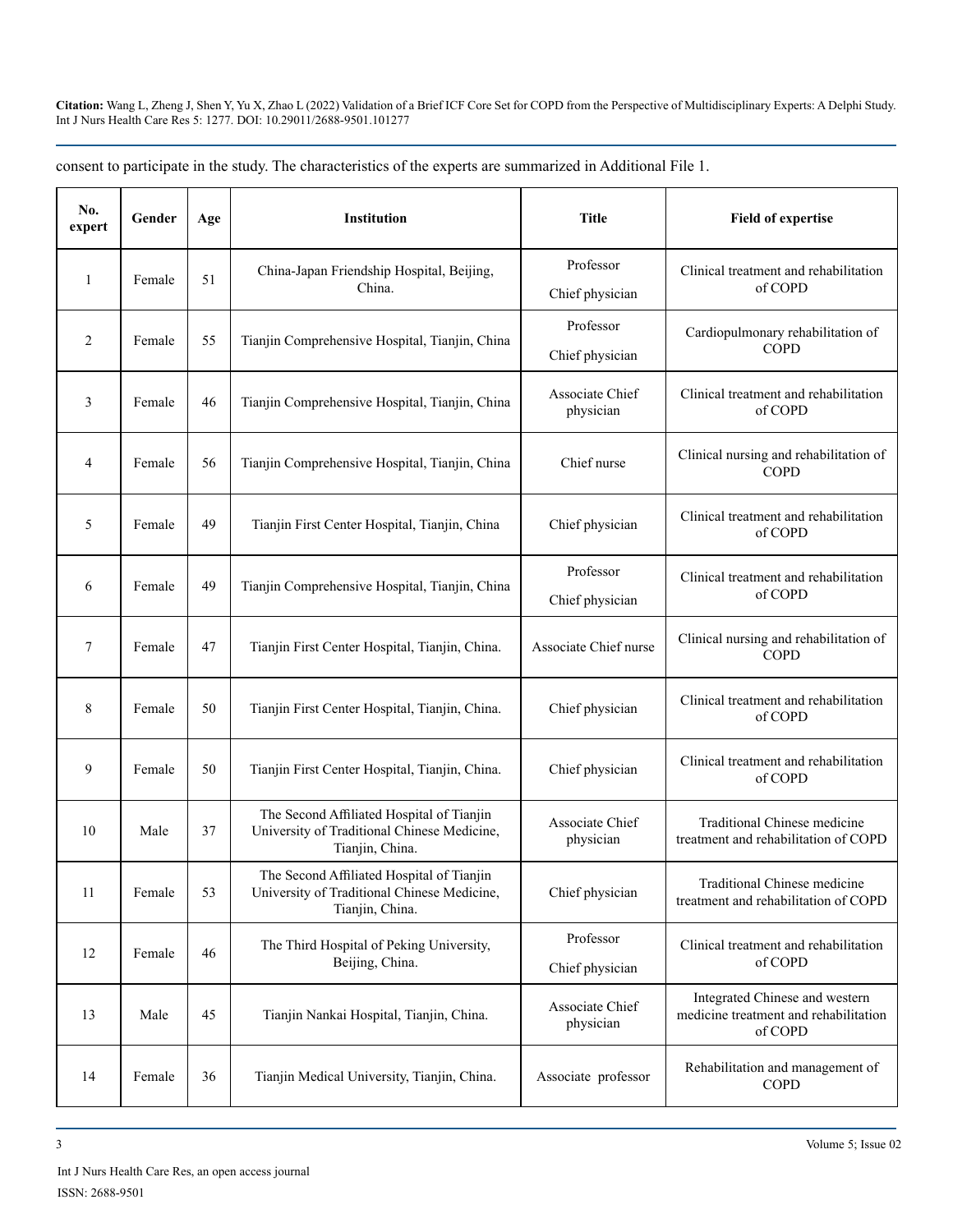| 15 | Female | 51 | Tianjin Chest Hospital, Tianjin, China.                                                                                                                                | Associate Chief nurse        | Clinical nursing and rehabilitation of<br><b>COPD</b>                              |  |
|----|--------|----|------------------------------------------------------------------------------------------------------------------------------------------------------------------------|------------------------------|------------------------------------------------------------------------------------|--|
| 16 | Male   | 37 | Tianjin Nankai Hospital, Tianjin, China.                                                                                                                               | Associate Chief<br>physician | Integrated Chinese and western<br>medicine treatment and rehabilitation<br>of COPD |  |
| 17 | Male   | 50 | Tianjin Anding Hospital, Tianjin, China.                                                                                                                               | Chief physician              | Psychological treatment and<br>rehabilitation of chronic disease                   |  |
| 18 | Female | 53 | Tianjin Chest Hospital, Tianjin, China.                                                                                                                                | Chief physician              | Clinical treatment and rehabilitation<br>of COPD                                   |  |
| 19 | Male   | 39 | Tianjin Chest Hospital, Tianjin, China.                                                                                                                                | Associate Chief<br>physician | Clinical treatment and rehabilitation<br>of COPD                                   |  |
| 20 | Female | 54 | Tianjin Medical University, Tianjin, China.                                                                                                                            | Professor                    | Rehabilitation and management of<br><b>COPD</b>                                    |  |
| 21 | Male   | 55 | Institute of Respiratory Health/State Key<br>Laboratory of Respiratory Diseases/The First<br>Affiliated Hospital of Guangzhou Medical<br>University, Guangzhou, China. | Professor<br>Chief physician | Clinical treatment and rehabilitation<br>of COPD                                   |  |

**Additional File 1:** Information of the Delphi experts.

#### **Delphi Consultation Process**

Two rounds of Delphi consultation were conducted. The questionnaire was sent to the experts by e-mail after receiving their permission. Experts rated each of the first-level and secondlevel categories based on the level of perceived importance, rated from 1 (least important) to 5 (most important) (Additional File 2). Experts also defined the basis of their judgment according to their views in practical experience, theoretical knowledge, literature review, and intuitive feeling, and expert's judgment criteria for the categories was between 0.1 and 0.5 (Additional File 2). The degree of familiarity with each of the categories was rated from 0 to 1 (Additional File 2). The results of each consultation round were assessed for completeness, and experts were also contacted if there were any omissions or unclear content. The results of the first-round consultation were analyzed and explained and were

also provided to experts when the second-round questionnaire was delivered.

# **Additional File 2: The Value Tables**

| <b>Level of Importance</b> | Score |
|----------------------------|-------|
| Very important             |       |
| Important                  |       |
| Moderately important       |       |
| Unimportant                |       |
| Most unimportant           |       |

**Table 1:** Level of importance of the categories.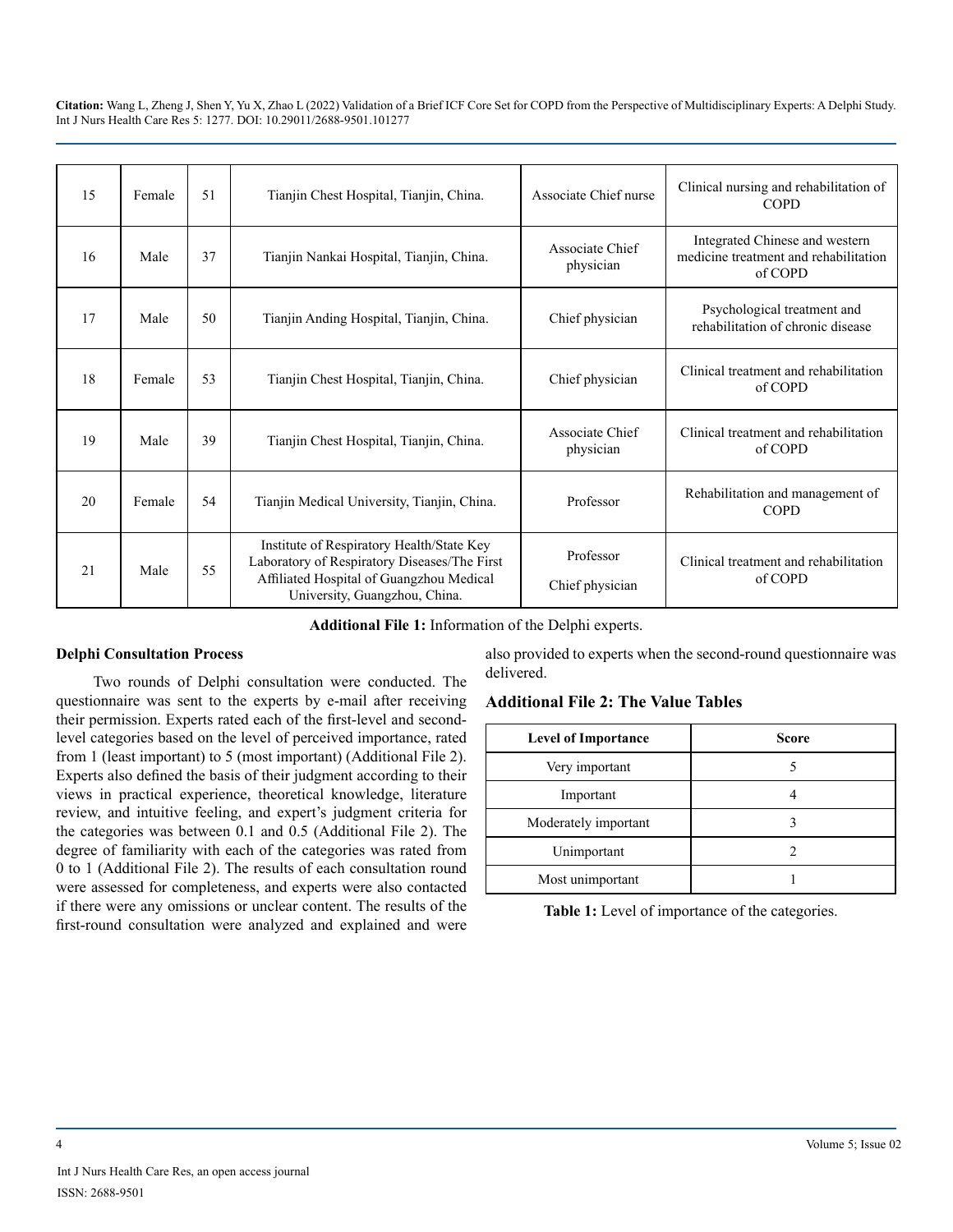| <b>Basis of judgment</b> | The degree of influence on expert<br>judgment |         |        |  |  |
|--------------------------|-----------------------------------------------|---------|--------|--|--|
|                          | Great                                         | General | Little |  |  |
| Theoretical analysis     | 0.3                                           | 0.2     | 0.1    |  |  |
| Practical experience     | 0.5                                           | 0.4     | 0.3    |  |  |
| Literature review        | 0.1                                           | 0.1     | 0.1    |  |  |
| Intuitive feeling        |                                               |         | 0      |  |  |

**Table 2:** Expert's judgment criteria for the categories (Ca).

| <b>Familiarity Scale</b> | Сs  |
|--------------------------|-----|
| Very familiar            | 1.0 |
| Familiar                 | 0.8 |
| Moderately familiar      | 0.5 |
| Unfamiliar               | 0.2 |
| Most unfamiliar          |     |

**Table 3:** Expert's familiarity with the categories (Cs).

#### **Inclusion and Exclusion of the Categories**

When analyzing the results of the first round of expert consultations, it was possible to add new categories on the basis of outcomes of the consultation process. After the second consultation round, the inclusion criteria of the results were mean of the importance score≥3.5, Coefficient of Variation (CV) <0.25 [16]. At the same time, the implications, significance, and data availability of each category should be fully considered to screen and construct the Brief ICF-COPD Core Set system.

#### **Statistical Analysis**

All the questionnaire data were double entered. Data analysis was performed using Microsoft Excel 2013 (Microsoft Corporation, Redmond, Washington, USA) and SPSS 25.0 software (IBM Corporation, New York, USA). The expert authority coefficient was calculated according to the following formula:  $Cr = (Ca + Cs)/2$ . Ca refers to the expert's judgment criteria for the categories, and Cs refers to the familiarity degree for the

categories. The importance score was represented by mean and standard deviation (SD). Consensus and coordination of experts were calculated by coefficient of variation (CV) and the Kendall's coefficient of concordance (Kendall's W). P<0.05 in the Kendall's W were the criteria for consensus in the study.

#### **Results**

#### **Basic Information of Experts**

A total of 21 experts participated in the consultation, among whom 28.6% were males (6/21) and 71.4% were females (15/21). The experts ranged in age from 36 to 55 years, with an average age of 48.19 (6.32) years old. The number of years working in COPD management ranged from 10 to 32 years, with an average length of 24.95 (7.63) years. With respect to academic level of expertise, 61.9% (13/21) were professionals, and 38.1% (8/21) were associate professionals. All of the experts were from tertiary hospitals and research institutions, including Beijing, Tianjin, and Guangzhou in China. Their major disciplines included clinical treatment, pulmonary rehabilitation, clinical nursing, psychological therapy, Chinese traditional therapy, and respiratory disease research of COPD.

#### **Expert's Authority Coefficient**

In two rounds, 21 questionnaires were issued and recovered with a recovery rate of 100%. Generally, the expert's authority coefficient greater than 0.7 was in an acceptable range [17].the authority coefficients for two rounds of Delphi consultation were both 0.836. This showed that the experts in this study had a high level of familiarity with the categories, including research and practical work in COPD. Therefore, the selection of categories and the results had high credibility [18].

#### **Degree of expert coordination**

Kendall's coordination coefficients (W) refers to whether there are big differences between experts in their opinions on an evaluation of each index. W is between 0 and 1, with a greater value, indicating a higher degree of concordance between experts. In two rounds of consultation, Kendall's coordination coefficients were  $0.215$  and  $0.344$ , respectively (P<0.001) (Table 4).

| Category     | <b>Round one</b> |          |         | <b>Round two</b> |          |         |
|--------------|------------------|----------|---------|------------------|----------|---------|
|              | W                | $\chi^2$ |         | W                | $\chi^2$ | D       |
| First-level  | 0.109            | 6.852    | 0.077   | 0.199            | 12.529   | 0.006   |
| Second-level | 0.203            | 55.416   | < 0.001 | 0.358            | 97.793   | < 0.001 |
| Total        | 0.215            | 76.854   | < 0.001 | 0.344            | 122.643  | < 0.001 |

**Table 4:** Degree of expert coordination.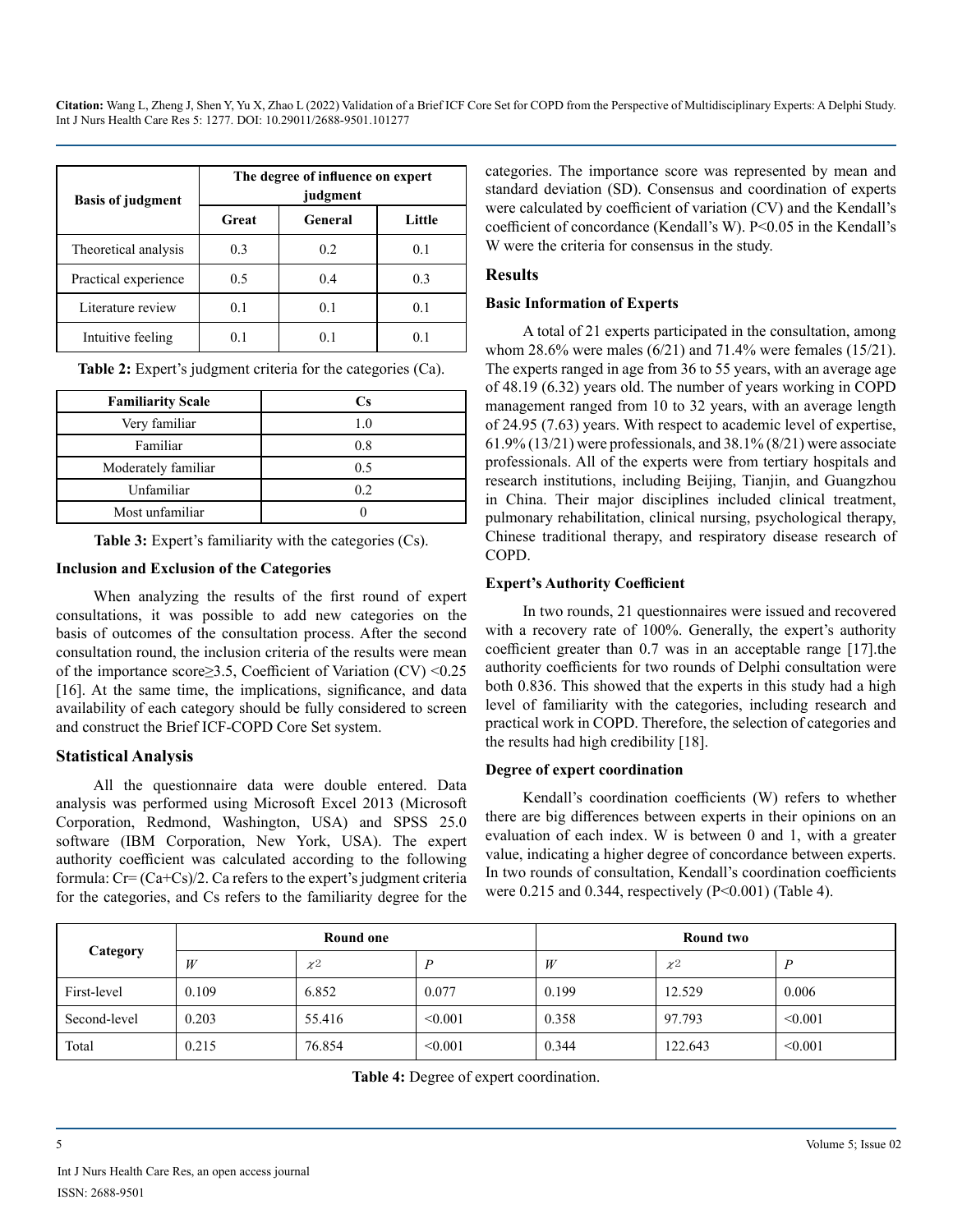#### **Validation of the Brief ICF-COPD Core Set Framework**

The Brief ICF-COPD Core Set framework was validated after the second round of Delphi consultation. This was comprised of four first-level and 14 second-level categories (Table 5). For the first-level indexes, Body functions (b), Body structure (s), Activities and participation (d), and Environment factors (e), the index weights were 4.71, 4.57, 4.30, and 4.25, respectively. For the second-level indexes, the index weight was from 3.52–4.90, and the index weight of three top second-level indexes were Respiratory function (b440), Structure of respiratory system (s430) and Structure of cardiovascular system (s410), respectively.

| <b>ICF</b> component         | <b>Brief ICF Core Set</b>                                               | Mean | <b>SD</b> | CV   |
|------------------------------|-------------------------------------------------------------------------|------|-----------|------|
| Body function                | b440 Respiratory function                                               | 4.90 | 0.30      | 0.06 |
|                              | b450 Additional respiratory functions                                   | 4.48 | 0.60      | 0.13 |
|                              | <b>b</b> 455 Exercise tolerance function                                | 4.43 | 0.60      | 0.13 |
|                              | b460 Sensations associated with cardiovascular and respiratory function | 4.43 | 0.68      | 0.15 |
| Body structure               | s410 Structure of cardiovascular system                                 | 4.57 | 0.60      | 0.13 |
|                              | s430 Structure of respiratory system                                    | 4.81 | 0.40      | 0.08 |
| Activities and participation | d230 Carrying out daily routine                                         |      | 1.03      | 0.27 |
|                              | d450 Walking                                                            | 3.90 | 0.94      | 0.24 |
|                              | d455 Moving around                                                      | 3.67 | 0.97      | 0.26 |
|                              | d640 Doing housework                                                    | 4.00 | 0.89      | 0.22 |
| <b>Environment</b> factors   | e110 Products or substances for personal consumption                    | 3.67 | 0.97      | 0.26 |
|                              | e115 Products and technology for personal use in daily living           | 3.52 | 0.81      | 0.23 |
|                              | e225 Climate                                                            | 4.14 | 0.73      | 0.18 |
|                              | e260 Air quality                                                        | 4.29 | 0.78      | 0.18 |

**Table 5:** Brief ICF-COPD Core Set in Chinese version.

# **Discussion**

This study was the first to employ a Delphi technique to identify a Brief ICF-COPD Core Set, which was based on the ICF-OPD published by the World Health Organization (WHO) [19]. This study contributes to the current knowledge on the development of a multidisciplinary rehabilitation strategy as our findings reveal a high consensus among clinical experts regarding the most relevant and common categories of functioning in management of COPD. By linking all responses, it could be shown that the Brief ICF-COPD Core Set with 14 categories is a valid tool to evaluate patients' global functioning in China.

The study recruited 21 multidisciplinary experts, including physicians, nurses, rehabilitation specialists, and psychologists, experienced in the management of COPD from three cities in China, which can extend the field of expertise and represent more experts' advice [20]. Within all of the participants, 14 (66.7%) have a master's or doctoral degree, and all of them (100%) were professionals; meanwhile, 15 (71.4%) have more than 20 years experiences of management in COPD, which shows that the experts have deeper understanding of this subject that conforms to the screening conditions of the Delphi technique [17]. Effective recovery two-round surveys were both 100%, and the expert's authority coefficient were both 0.836, which showed that the experts in this study had a high level of familiarity with the categories and the selection of categories, and the results had high credibility [18]. After two rounds of expert surveys, the importance of the first-level indexes were 4.25–4.71, CV 0.09–0.18, and Kendall coordination coefficient 0.199. Meanwhile, the importance of the second-level indexes were 3.52–4.90, CV 0.06–0.26, and Kendall coordination coefficient 0.358. All of the results showed the good reliability of ICF-COPD [20].

The 14 categories in the Brief ICF core set have been proposed to guide the assessment of individuals with COPD in all body parts. Most participants agreed that the ICF category body function, which describes the damage function of physiological functions of various body systems (including mental functions), involving *Respiratory function (b440), Additional respiratory (b450) functions, exercise tolerance function (b455), and sensations associated with*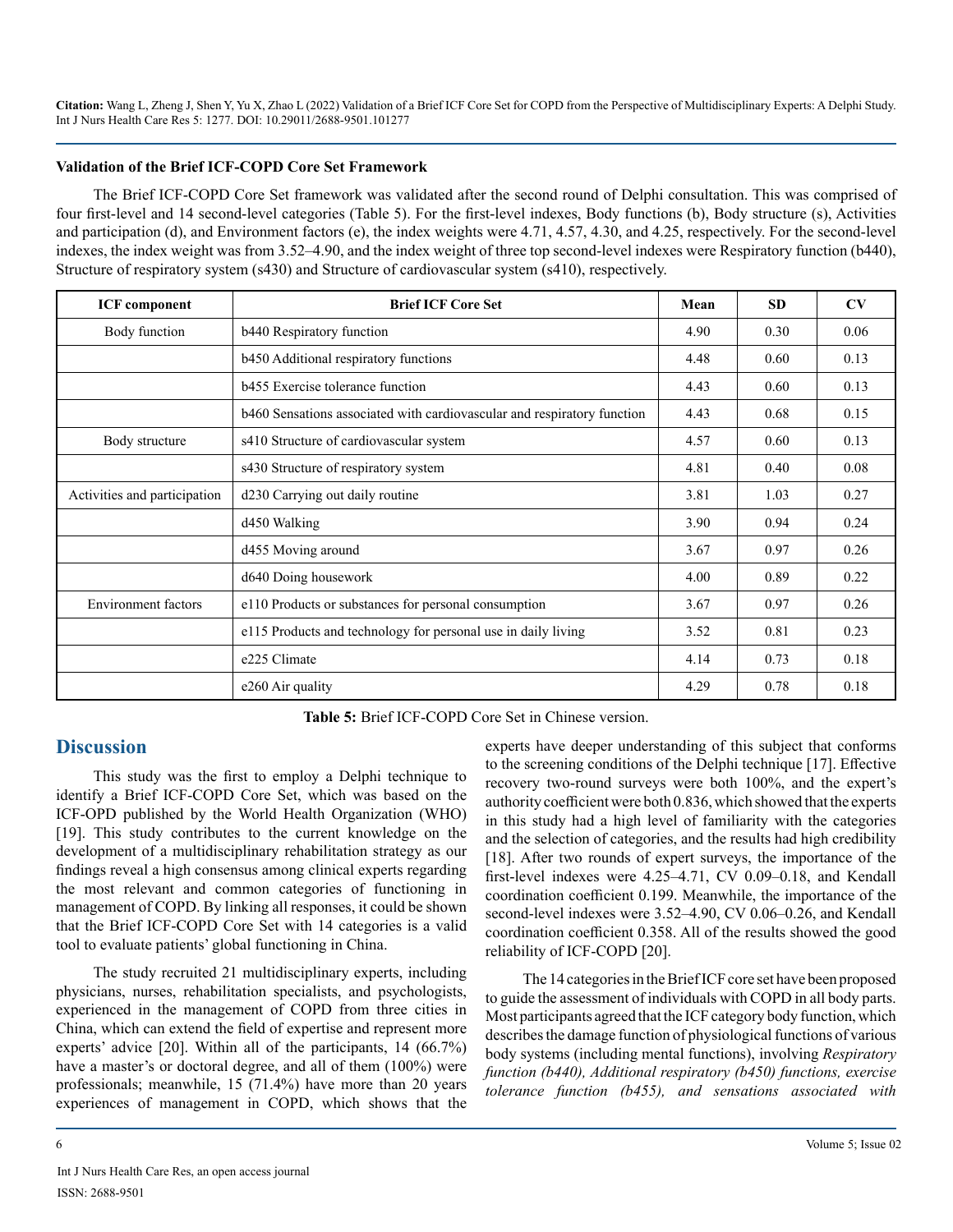*cardiovascular and respiratory function (b460)*, can represent common function problems in patients with COPD. Respiratory function *(b440)* refers to the function of taking air into the lungs, exchanging it with the blood, and exhaling it, such as respiratory rate, rhythm, and depth function. Additional respiratory functions *(b450)* refers to the auxiliary function related to breathing, such as coughing, sneezing, and yawning. Exercise tolerance function *(b455)* refers to functions related to respiratory and cardiovascular capacity as required for enduring physical exertion. *Sensations associated with cardiovascular and respiratory function (b460)* refers to arrhythmia, palpitations, shortness of breath, and other feelings. Respiratory muscle dysfunction, including inspiratory muscle impairment and expiratory muscle fatigue, is the major disorder in patients with COPD [21]. Approximately 10% of the patients with COPD from the Copenhagen General Population Study suffered from chronic cough and demonstrated lower lung function, more symptoms (including wheezing, dyspnea, and chest tightness) [22]. Ischemic heart disease, atrial fibrillation, and heart failure are also coexisting conditions in patients with COPD [23].

Body *structure includes structure of cardiovascular system (s410) and structure of respiratory system (s430).* Pathological changes in the characteristics of COPD are found in the airways, lung parenchyma, and pulmonary vasculature [24].Chronic inflammation is the main pathological change, which induces parenchymal tissue destruction and disruption of normal repair and defense mechanisms in patients who develop COPD. Cardiovascular diseases are common and important comorbidities in patients with COPD due to left ventricular dysfunction [25].

Activities and participation include *Carrying out daily routine (d230), Walking (d450), Moving around (d455), and Doing housework (d640). Carrying out daily routine (d230)* refers to scheduling, planning, organizing, and completing some simple or complex coordinated activities. *Walking (d450)* refers to walking on the ground step by step, such as walking, pacing, forward, back, or sideways. *Moving around (d455)* refers to moving the body from one place to another other than walking, such as rock climbing, jumping, running, jogging and swimming. *Doing housework (d640)* refers to managing the home by cleaning the house, doing laundry, using appliances, storing food, and tiding up. The physical activity of patients with COPD, such as cleaning, working, and exercising, is substantially less than that of healthy persons of the same age and sex [26]. The GOLD guideline states that all patients with COPD could benefit from regular physical activity [27]. Physical activity was impaired early in the process of the disease with COPD, [28] which influences the patients' ability to perform and participate in activities. Generally, the attenuation of lower-limb and upper-limb endurance are present at the same time for patients with COPD, [30,31] and respiratory and muscle dysfunction leads to fatigue and a reduction in physical activity [29].

Environment factors involve *e110 Products or substances for personal consumption, e115 Products and technology for personal use in daily living, e225 Climate, and e260 Air quality. Products or substances for personal consumption (e110)* refers to any natural or human-made object or substance gathered, processed or manufactured for ingestion, such as food, drink, and drugs. *Products and technology for personal use in daily living (e115)* refers to equipment, products and technologies used by people in daily activities, including those adapted or specially designed, located in, on, or near the person using them. *Climate (e225)* refers to meteorological features and events, such as the weather. *Air quality (e260)* refers to characteristics of the atmosphere (outside buildings) or enclosed areas of air (inside buildings), and which may provide useful or distracting information about the world. Malnutrition with weight loss due to increasing energy expenditure and insufficient dietary intake is very common in patients with COPD, [31] and pharmacological therapy is the necessary treatment for patients in stable COPD [27]. Therefore, patients require the use of surrounding environmental equipment to acquire sufficient food and drugs. COPD is associated with exposure to tobacco smoke and other environmental substances, such as biomass fuel, and potential occupational irritants [32,33]. Cold weather is also a risk factor heightening the mortality [34].

However, there are some limitations regarding the external validity of this study. Firstly, experts in different disciplines were chosen through their published articles related to ICF or COPD in China. Due to a new perspective in ICF used in COPD, some participants have a lack knowledge of ICF even though they self-reported an expert's authority coefficient. Secondly, although the authors were successful in recruiting 21 experts from different professions, the participants consisted predominantly of physicians in clinical treatment, with a lack of experts who were skilled in rehabilitation of COPD, which led to limits of the generalizability of clinical practice. To minimize these, we chose more experienced and knowledgeable experts in management of COPD who mastered the comprehensive rehabilitation of COPD.

# **Conclusions**

The Brief ICF-COPD Core Set assessment index system is scientific and rational. Thus, it can be applied as a simple and useful tool in a multidisciplinary rehabilitation strategy within multi-professional teams. Based on the Brief ICF Core Set for COPD, the impairment in body functions and structures, limitations in activities, restrictions in participation and the influences in environmental factors can be described and measured in a standardized way in China, which can also be used as a reference for implementation and evaluation of followup since the management of COPD requires longitudinal care involving multidisciplinary health professionals. Further research is necessary regarding the feasibility of the Brief ICF-COPD in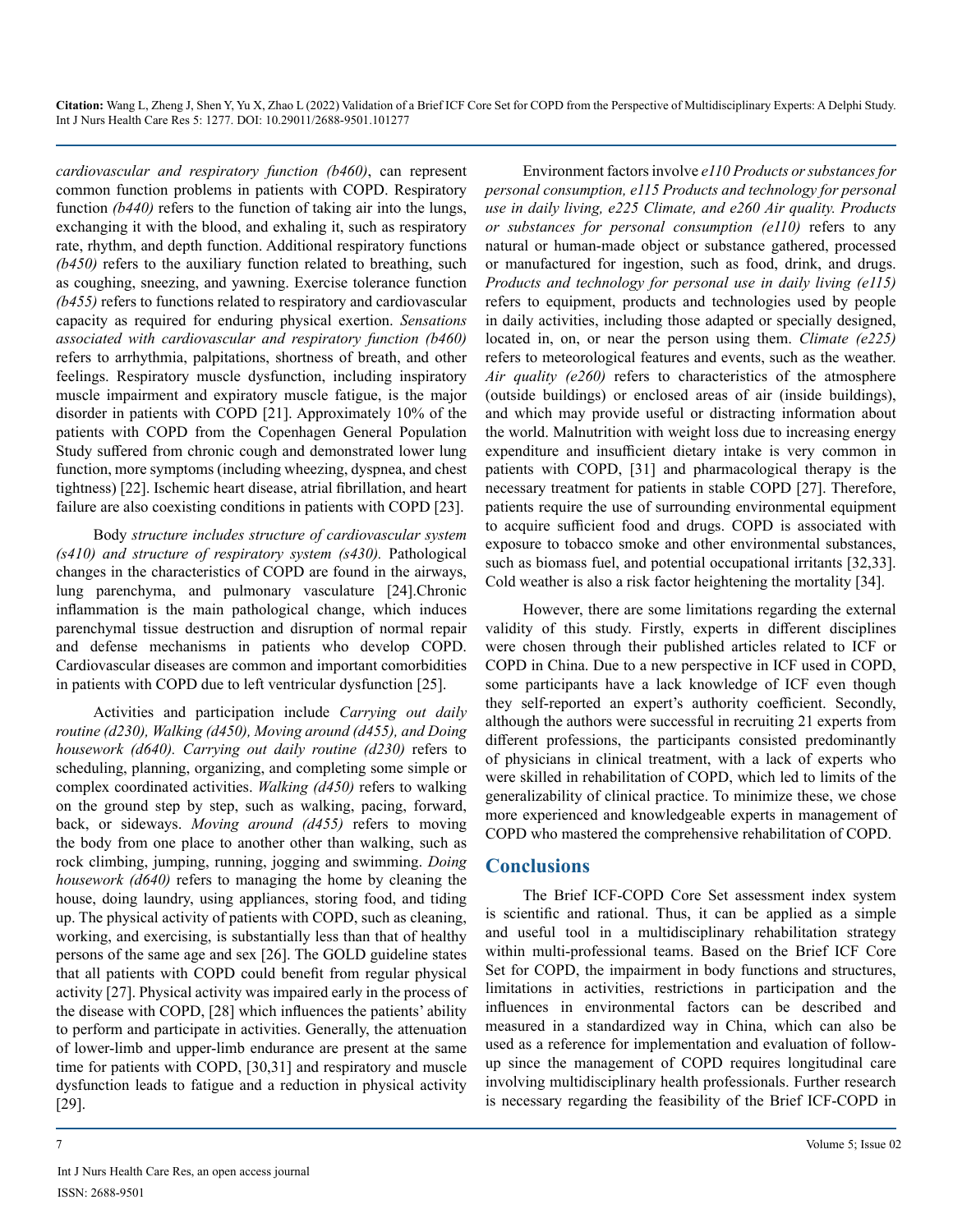clinical practice which should elucidate the validity of Brief ICF-COPD from perspective of patients. The findings of all validation studies could be the basis for a revision and improvement of the Brief ICF-COPD.

#### **Acknowledgment**

The authors thank all participants involved in this investigation.

#### **Author Contributions**

**Study Design:** Lan Wang and Lin Zhao

**Data Collection and Analysis:** Jinping Zheng, Yuehao Shen and Xi Yu

**Manuscript Writing:** Lan Wang and Lin Zhao

#### **Funding**

The authors disclosed receipt of the following financial support for the research, authorship, and/or publication of this article. This work was supported by Lan Wang and Lin Zhao grants form National Natural Science Foundation of China (Grant no 71804125 and 71704130).

#### **References**

- **1.** [Miravitlles M, Ribera A \(2017\) Understanding the impact of symptoms](https://pubmed.ncbi.nlm.nih.gov/28431503/) [on the burden of COPD. Respir Res 18: 67.](https://pubmed.ncbi.nlm.nih.gov/28431503/)
- **2.** [Zhou M, Wang H, Zhu J, Chen W, Wang L, et al. \(2016\) Cause-specific](https://pubmed.ncbi.nlm.nih.gov/26510778/)  [mortality for 240 causes in China during 1990-2013: a systematic](https://pubmed.ncbi.nlm.nih.gov/26510778/)  [subnational analysis for the Global Burden of Disease Study 2013.](https://pubmed.ncbi.nlm.nih.gov/26510778/)  [Lancet. 387: 251-272](https://pubmed.ncbi.nlm.nih.gov/26510778/)
- **3.** [Wang C, Xu J, Yang L, Xu Y, Zhang X, et al. \(2018\) Prevalence and](https://pubmed.ncbi.nlm.nih.gov/29650248/)  [risk factors of chronic obstructive pulmonary disease in China \(the](https://pubmed.ncbi.nlm.nih.gov/29650248/) [ChinaPulmonary Health \[CPH\] study\): a national cross-sectional](https://pubmed.ncbi.nlm.nih.gov/29650248/)  [study. Lancet. 391: 1706-1717.](https://pubmed.ncbi.nlm.nih.gov/29650248/)
- **4.** [Adeloye D, Chua S, Lee C, Basquill C, Papana A, et al. \(2015\) Global](https://pubmed.ncbi.nlm.nih.gov/26755942/)  [and regional estimates of COPD prevalence: Systematic review and](https://pubmed.ncbi.nlm.nih.gov/26755942/)  [meta-analysis. J Glob Health 5: 020415.](https://pubmed.ncbi.nlm.nih.gov/26755942/)
- **5.** [Blackstock FC, Lareau SC, Nici L, ZuWallack R, Bourbeau J, et](https://pubmed.ncbi.nlm.nih.gov/29957038/)  [al. \(2018\) Chronic Obstructive Pulmonary Disease Education in](https://pubmed.ncbi.nlm.nih.gov/29957038/)  [Pulmonary Rehabilitation. An Official American Thoracic Society/](https://pubmed.ncbi.nlm.nih.gov/29957038/) [Thoracic Society of Australia and New Zealand/Canadian Thoracic](https://pubmed.ncbi.nlm.nih.gov/29957038/)  [Society/British Thoracic Society Workshop Report. Ann Am Thorac](https://pubmed.ncbi.nlm.nih.gov/29957038/)  [Soc 15: 769-784.](https://pubmed.ncbi.nlm.nih.gov/29957038/)
- **6.** [Rochester CL, Vogiatzis I, Holland AE, Lareau SC, Marciniuk DD, et](https://www.atsjournals.org/doi/pdf/10.1164/rccm.201510-1966ST) [al. \(2015\) ATS/ERS Task Force on Policy in Pulmonary Rehabilitation.](https://www.atsjournals.org/doi/pdf/10.1164/rccm.201510-1966ST)  [An Official American Thoracic Society/European Respiratory Society](https://www.atsjournals.org/doi/pdf/10.1164/rccm.201510-1966ST)  [Policy Statement: Enhancing Implementation, Use, and Delivery of](https://www.atsjournals.org/doi/pdf/10.1164/rccm.201510-1966ST)  [Pulmonary Rehabilitation. Am J Respir Crit Care Med 192: 1373-1386.](https://www.atsjournals.org/doi/pdf/10.1164/rccm.201510-1966ST)
- **7.** [Wouters EFM, Wouters BBREF, Augustin IML, Houben-Wilke S,](https://err.ersjournals.com/content/27/147/170125)  [Vanfleteren LEGW, et al. \(2018\) Personalised pulmonary rehabilitation](https://err.ersjournals.com/content/27/147/170125)  [in COPD. Eur Respir Rev 27: 170125.](https://err.ersjournals.com/content/27/147/170125)
- **8.** [Li W, Pu Y, Meng A, Zhi X, Xu G \(2019\) Effectiveness of pulmonary](https://pubmed.ncbi.nlm.nih.gov/31268214/)  [rehabilitation in elderly patients with COPD: A systematic review and](https://pubmed.ncbi.nlm.nih.gov/31268214/)  [meta-analysis of randomized controlled trials. Int J Nurs Pract 25:](https://pubmed.ncbi.nlm.nih.gov/31268214/)  [e12745.](https://pubmed.ncbi.nlm.nih.gov/31268214/)
- **9.** [World Health Organization \(WHO\) \(2001\) International classification](http://apps.who.int/iris/bitstream/handle/10665/42407/9241545429.pdf;jsessionid=FD4585E302F94BAFF26B5083106C7C70?sequence=1)  [of functioning, disability and health: ICF. Geneva, Switzerland: WHO.](http://apps.who.int/iris/bitstream/handle/10665/42407/9241545429.pdf;jsessionid=FD4585E302F94BAFF26B5083106C7C70?sequence=1)
- **10.** [Jobst A, Kirchberger I, Cieza A Stucki G, Stucki A \(2013\) Content](https://pubmed.ncbi.nlm.nih.gov/23730367/) [Validity of the Comprehensive ICF Core Set for Chronic Obstructive](https://pubmed.ncbi.nlm.nih.gov/23730367/)  [Pulmonary Diseases: An International Delphi Survey. Open Respir](https://pubmed.ncbi.nlm.nih.gov/23730367/)  [Med J 7: 33-45.](https://pubmed.ncbi.nlm.nih.gov/23730367/)
- **11.** [Kim-Ly B, Nyberg A, Maltais F, Saey D \(2017\) Functional Tests in](https://pubmed.ncbi.nlm.nih.gov/28244799/)  [Chronic Obstructive Pulmonary Disease, Part 1: Clinical Relevance](https://pubmed.ncbi.nlm.nih.gov/28244799/)  [and Links to the International Classification of Functioning, Disability,](https://pubmed.ncbi.nlm.nih.gov/28244799/) [and Health. 14: 778-784.](https://pubmed.ncbi.nlm.nih.gov/28244799/)
- **12.** [Jácome C, Marques A, Gabriel R, Figueiredo D \(2013\) Chronic](https://pubmed.ncbi.nlm.nih.gov/23294436/)  [obstructive pulmonary disease and functioning: implications for](https://pubmed.ncbi.nlm.nih.gov/23294436/)  [rehabilitation based on the ICF framework. Disabil Rehabil. 35:1534-](https://pubmed.ncbi.nlm.nih.gov/23294436/) [1545.](https://pubmed.ncbi.nlm.nih.gov/23294436/)
- **13.** [Cieza A, Ewert T, Ustün B, Chatterji S, Kostanjsek N, et al. \(2004\)](https://pubmed.ncbi.nlm.nih.gov/15370742/)  [Development of ICF Core Sets for patients with chronic conditions. J](https://pubmed.ncbi.nlm.nih.gov/15370742/)  [Rehabil Med 44: 9-11.](https://pubmed.ncbi.nlm.nih.gov/15370742/)
- **14.** [Huang J, Reinhardt JD, Dai R, Wang P, Zhou M \(2019\) Validation of](https://www.ncbi.nlm.nih.gov/pmc/articles/PMC6537496/)  [the brief international classification of functioning, disability, and health](https://www.ncbi.nlm.nih.gov/pmc/articles/PMC6537496/)  [core set for obstructive pulmonary disease in the Chinese context.](https://www.ncbi.nlm.nih.gov/pmc/articles/PMC6537496/)  [Chron Respir Dis 16: 1479973119843648.](https://www.ncbi.nlm.nih.gov/pmc/articles/PMC6537496/)
- **15.** [Ogrinc G, Davies L, Goodman D, Batalden P, Davidoff F, et al.](https://pubmed.ncbi.nlm.nih.gov/26369893/)  [\(2016\) SQUIRE 2.0 \(Standards for QUality Improvement Reporting](https://pubmed.ncbi.nlm.nih.gov/26369893/)  [Excellence\): revised publication guidelines from a detailed consensus](https://pubmed.ncbi.nlm.nih.gov/26369893/)  [process. BMJ Qual Saf 25: 986-992.](https://pubmed.ncbi.nlm.nih.gov/26369893/)
- **16.** [Lei L, Richards JS, Li ZH, Gong YF, Zhang SZ, et al. \(2019\) A](https://idpjournal.biomedcentral.com/track/pdf/10.1186/s40249-019-0552-6.pdf) [framework for assessing local transmission risk of imported malaria](https://idpjournal.biomedcentral.com/track/pdf/10.1186/s40249-019-0552-6.pdf)  [cases. Infect Dis Poverty 8: 43.](https://idpjournal.biomedcentral.com/track/pdf/10.1186/s40249-019-0552-6.pdf)
- **17.** Wang Y, Huang LH, Feng ZX, et al. (2016) Study on establishing urethral catheter maintenance strategies on the basis of evidencebased practice an Delphi method. Zhong Hua Hu Li Za Zhi. 51: 155- 160. (in Chinese)
- **18.** [Chang AM, Garder GE, Duffield C, Ramis MA \(2010\) A Delphi study to](https://pubmed.ncbi.nlm.nih.gov/20626481/)  [validate an advanced practice nursing tool. J Adv Nurs 66: 2320-2330.](https://pubmed.ncbi.nlm.nih.gov/20626481/)
- **19.** [Stucki A, Stoll T, Cieza A, Weigl M, Giardini A, et al. \(2004\) ICF Core](https://pubmed.ncbi.nlm.nih.gov/15370758/)  [Sets for obstructive pulmonary diseases. J Rehabil Med 44:114-120.](https://pubmed.ncbi.nlm.nih.gov/15370758/)
- **20.** Guo XH (2009) Medical field investigation techniques and stastistics. Peking, People Medical Press. 58: 274-275 (in Chinese)
- **21.** [Vogelmeier CF, Criner GJ, Martinez FJ, Anzueto A, Barnes PJ, et al.](https://pubmed.ncbi.nlm.nih.gov/28182564/)  [\(2017\) Global strategy for the diagnosis, management, and prevention](https://pubmed.ncbi.nlm.nih.gov/28182564/)  [of chronic obstructive lung disease 2017 Report: GOLD Executive](https://pubmed.ncbi.nlm.nih.gov/28182564/)  [Summary. Eur Respir J 49:1700214.](https://pubmed.ncbi.nlm.nih.gov/28182564/)
- **22.** [Dahl M, Landt E, Colak Y, Lange P, Laursen L, et al. \(2019\) Impact of](https://erj.ersjournals.com/content/54/suppl_63/PA4427) [chronic cough in individuals with COPD: a population-based cohort](https://erj.ersjournals.com/content/54/suppl_63/PA4427)  [study. Eur Respir J 54: Suppl: PA4427.](https://erj.ersjournals.com/content/54/suppl_63/PA4427)
- **23.** [Divo M, Cote C, de Torres JP, Casanova C, Marin JM, et al. \(2012\)](https://pubmed.ncbi.nlm.nih.gov/22561964/)  [Comorbidities and risk of mortality in patients with chronic obstructive](https://pubmed.ncbi.nlm.nih.gov/22561964/)  [pulmonary disease. Am J Respir Crit Care Med 186: 155-161.](https://pubmed.ncbi.nlm.nih.gov/22561964/)
- **24.** [Hogg JC, Timens W \(2009\) The patholgy of chronic obstructive](https://pubmed.ncbi.nlm.nih.gov/18954287/)  [pulmonary disease. Annu Rev Pathol 4: 435-459.](https://pubmed.ncbi.nlm.nih.gov/18954287/)
- **25.** [MacDonald MI, Shafuddin E, King PT, Chang CL, Bardin, PG, et al.](https://pubmed.ncbi.nlm.nih.gov/26781000/)  [\(2016\) Cardiac dysfunction during exacerbations of chronic obstructive](https://pubmed.ncbi.nlm.nih.gov/26781000/)  [pulmonary disease. Lancet Respir Med 4: 138-148.](https://pubmed.ncbi.nlm.nih.gov/26781000/)